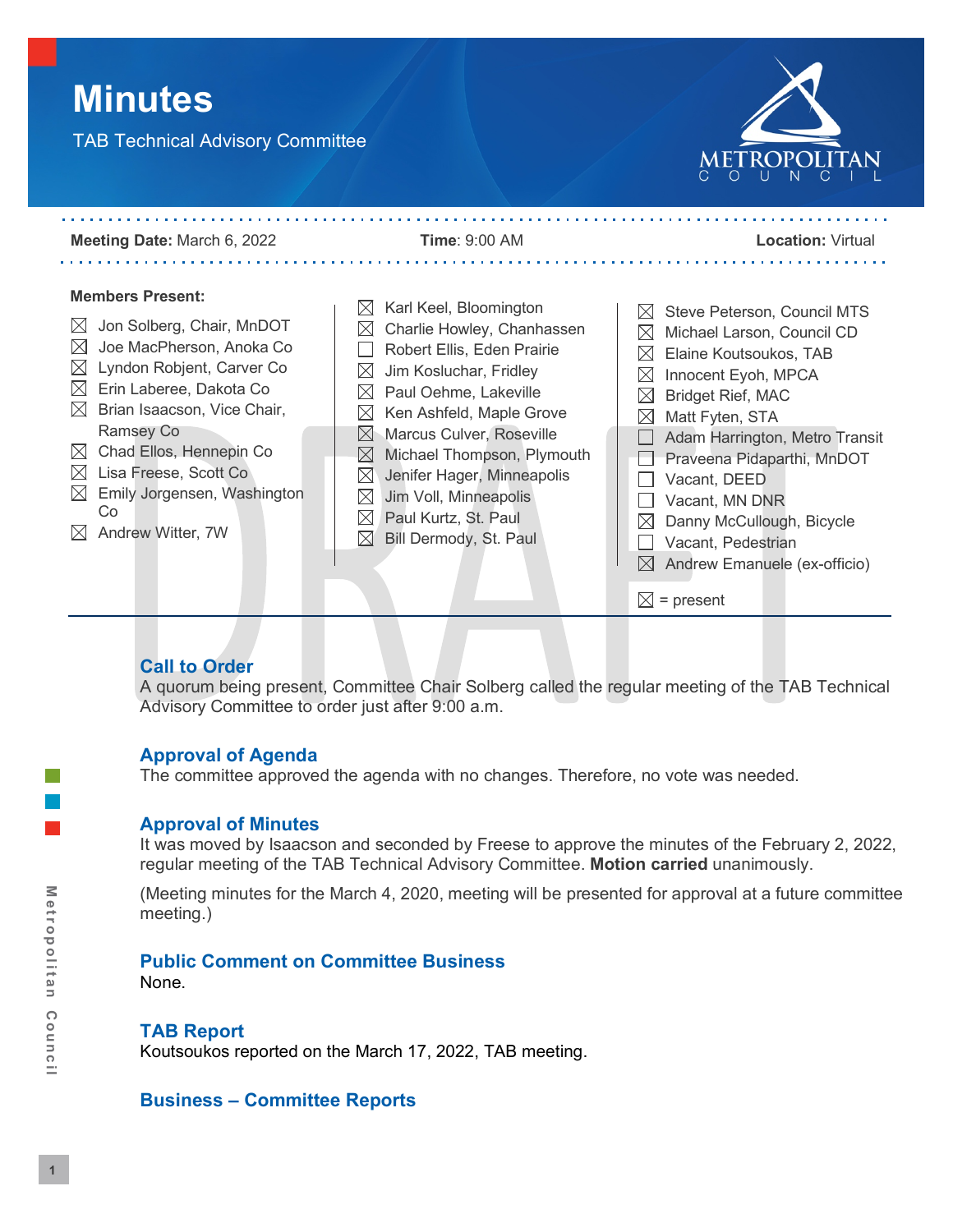## *Executive Committee (Jon Solberg, Chair)*

Chair Solberg reported that the TAC Executive Committee met prior to the TAC meeting. Scott Mareck will be the vice-chair of the Planning Committee and Paul Oehme will play that role for the Funding & Programming Committee. The TAC Executive Committee approved the official establishment of the bike/ped and transit working groups and discussed a 2050 TPP working group likely to kick off in mid-May. Members should consider who should represent their respective agencies on that group. The TAC Executive Committee recommended that TAC, Planning, and Funding & Programming continue to meet remotely until August and re-evaluate for possible change to hybrid or in-person meetings starting in September. Mark Doctor from FHWA will be presenting on safe systems at TAB's April 21 meeting; this was moved up from May because it will still be held virtually.

1. [2022-14: Streamlined 2022-2025 TIP Amendment: Minneapolis HSIP Cost Increases](https://metrocouncil.org/Council-Meetings/Committees/Transportation-Advisory-Board-TAB/TAB-Technical-Advisory-Committee/2022/TAC-Meeting-4-06-22/2022-14_AT_MPLS-HSIP.aspx) (Joe Barbeau, MTS)

Joe Barbeau, MTS, said that this amendment request is to increase the total cost for three City of Minneapolis HSIP projects. The proposed increases are the result of steel, concrete, and signal costs that exceed the city's expectations at the time of application. No change to the scope of any of these projects is proposed.

It was moved by Keel and seconded by Hager to recommend that that the Transportation Advisory Board recommend adoption of an amendment to the 2022-2025 TIP to increase the total cost of three City of Minneapolis Highway Safety Improvement Program (HSIP) projects. **Motion carried** unanimously.

2. [2022-16: Streamlined 2022-2025 TIP Amendment: MnDOT US 169 Cable Median Barrier](https://metrocouncil.org/Council-Meetings/Committees/Transportation-Advisory-Board-TAB/TAB-Technical-Advisory-Committee/2022/TAC-Meeting-4-06-22/2022-16_AT_MnDOT-HSIP.aspx) (Joe Barbeau, MTS)

Barbeau said that this amendment request is to increase the total cost of the US 169 cable median barrier project between Brooklyn Park and Champlin. The request includes a minor correction to the project length; 5.55 miles to 5.4 miles. No change to the scope is proposed. This project is funded through the HSIP Solicitation that is administered by MnDOT. MnDOT is proposing adding non-Solicitation HSIP funds to the project.

It was moved by Isaacson and seconded by Freese to recommend that that the Transportation Advisory Board recommend adoption of an amendment to the 2022-2025 TIP to increase the total and federal cost and correct the length of MnDOT's US 169 cable median barrier installation. **Motion carried** unanimously.

3. [2022-17: Streamlined 2022-2025 TIP Amendment: Carver County MN 5 Preliminary](https://metrocouncil.org/Council-Meetings/Committees/Transportation-Advisory-Board-TAB/TAB-Technical-Advisory-Committee/2022/TAC-Meeting-4-06-22/2022-17_AT_CarverCo_PE.aspx)  [Engineering](https://metrocouncil.org/Council-Meetings/Committees/Transportation-Advisory-Board-TAB/TAB-Technical-Advisory-Committee/2022/TAC-Meeting-4-06-22/2022-17_AT_CarverCo_PE.aspx) (Joe Barbeau, MTS)

Joe Barbeau said that the amendment request is to add a new project line to include federally funded preliminary engineering along MN 5 in Carver County. The project was recently funded through the Infrastructure Investment and Jobs Act (IIJA) as part of Congressionally Directed Spending.

It was moved by Eyoh and seconded by Oehme to recommend that the Transportation Advisory Board recommend adoption of an amendment to the 2022-2025 TIP to add a 2022 project allocating recently awarded federal funding to the TH 5 (Arboretum Boulevard) corridor in Carver County. **Motion carried** unanimously.

4. [2022-18: Streamlined TIP Amendment: Kellogg Bridge Reconstruction Cost Increase](https://metrocouncil.org/Council-Meetings/Committees/Transportation-Advisory-Board-TAB/TAB-Technical-Advisory-Committee/2022/TAC-Meeting-4-06-22/2022-18_AT_KelloggBrCost.aspx) (Joe Barbeau, MTS)

Barbeau said that this amendment request is to add local funding to the Kellogg Bridge reconstruction project, which is adjacent to the RiverCentre and Xcel Energy Center. The project was funded through the Regional Solicitation, but all additional funding will be local. The project was originally programmed for 2021 and was given an extension to 2022.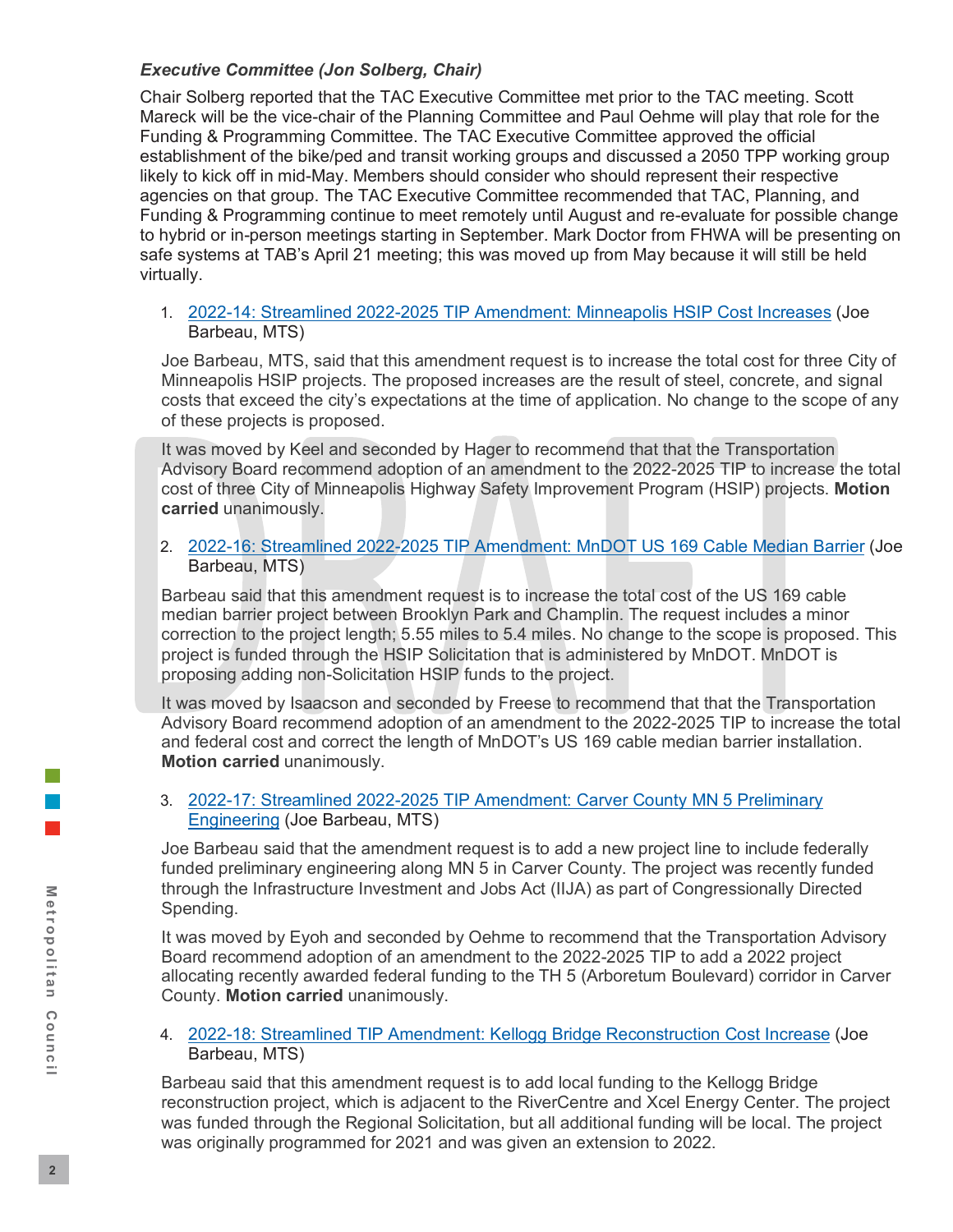It was moved by Dermody and seconded by Isaacson to recommend that the Transportation Advisory Board recommend adoption of an amendment to the 2022-2025 TIP to increase the cost of the City of St. Paul's Kellogg Bridge replacement. **Motion carried** unanimously.

#### *Planning Committee (Emily Jorgensen, Chair)*

### 1. [2022-12: Transportation Addendum to the Metropolitan Council Public Engagement Plan](https://metrocouncil.org/Council-Meetings/Committees/Transportation-Advisory-Board-TAB/TAB-Technical-Advisory-Committee/2022/TAC-Meeting-4-06-22/2022-12_AT_PPP.aspx)

Jorgensen introduced Sara Maaske from Metropolitan Council Communications, who reported on the Transportation Addendum to the Metropolitan Council Public Engagement Plan. In March 2021, the Federal Highway and Transit Administrations jointly released the [Transportation](https://metrocouncil.org/Council-Meetings/Committees/Transportation-Advisory-Board-TAB/2021/June-16,-2021/Info-1-2020-Met-Council-TMA-Certification-Report-F.aspx)  [Management Area Planning Certification Review](https://metrocouncil.org/Council-Meetings/Committees/Transportation-Advisory-Board-TAB/2021/June-16,-2021/Info-1-2020-Met-Council-TMA-Certification-Report-F.aspx) results for the Met Council. The review found that the Council satisfies most of the federal requirements related to public participation, though FHWA and FTA identified three recommendations:

- Update the Transportation Public Participation Plan to include tribal governments and tribal consultation strategies.
- Identify an update cycle for the Transportation Public Participation Plan. Ideally, this would occur the year before each Transportation Policy Plan (TPP) update.
- Evaluate the Council's transportation public participation efforts using effectiveness measures and include the measures and findings in the updated the document.

It was moved by Kosluchar and seconded by Jorgensen to recommend that the Transportation Advisory Board release the draft Transportation Addendum to the Metropolitan Council Public Engagement Plan for public comment. **Motion carried** unanimously**.**

## *Funding & Programming (Paul Oehme, Acting Chair)*

### 1. [2022-13: TIP Amendment: Southwest LRT \(Green Line Extension\)](https://metrocouncil.org/Council-Meetings/Committees/Transportation-Advisory-Board-TAB/TAB-Technical-Advisory-Committee/2022/TAC-Meeting-4-06-22/2022-13_AT_SW-LRT.aspx)

Oehme introduced the item. The request is to add \$62.5 million of funding being provided to the 2022 SouthWest LRT (Green Line Extension), including \$50 million federal being added from other projects and unspent funding from previous years. The federal funding comes from \$28,695,004 in FTA Section 5307 funds being removed from planned 2022 projects and reallocated to the Green Line Extension project, along with \$21,304,996 of Section 5307 funding being provided from unspent fiscal year 2020 and 2021 Section 5307 funds.

Barbeau added that the projects being removed from the TIP will still be completed. Further, TRF-TCMT-22R, Lake St./Marshall Ave BRT is no longer proposed to be removed from the TIP, which does not impact the remaining projects included in the request. Following publication of the Funding & Programming Committee action transmittal, it was brought to the attention of staff that the match, listed as \$10 million, should be \$12.5 million to reach the 20% match requirement. The motion should reflect a \$62.5 million total with \$50 million in federal funds.

Joan Hollick, Metro Transit, said that project delays will result in additional project costs of \$450 million to \$550 million. Isaacson asked whether this amendment is part of that \$450 million to \$550 million. Hollick replied in the affirmative.

Dermody asked whether separate votes will be needed on more cost increases, to which Hollick replied that this action is specific to Section 5307 funding, as opposed to a downstream commitment.

Howley asked what preventative maintenance is being removed. Ed Petrie, Metro Transit, replied that preventative maintenance refers to bus oil changes, tire rotations, breaks and other similar actions. He added that those activities will still occur and either be funded with local or federal dollars.

Robjent asked why the local funds are not going to be used for the SWLRT project, as opposed to shifting funds. Petrie replied that state funding cannot be used for that project.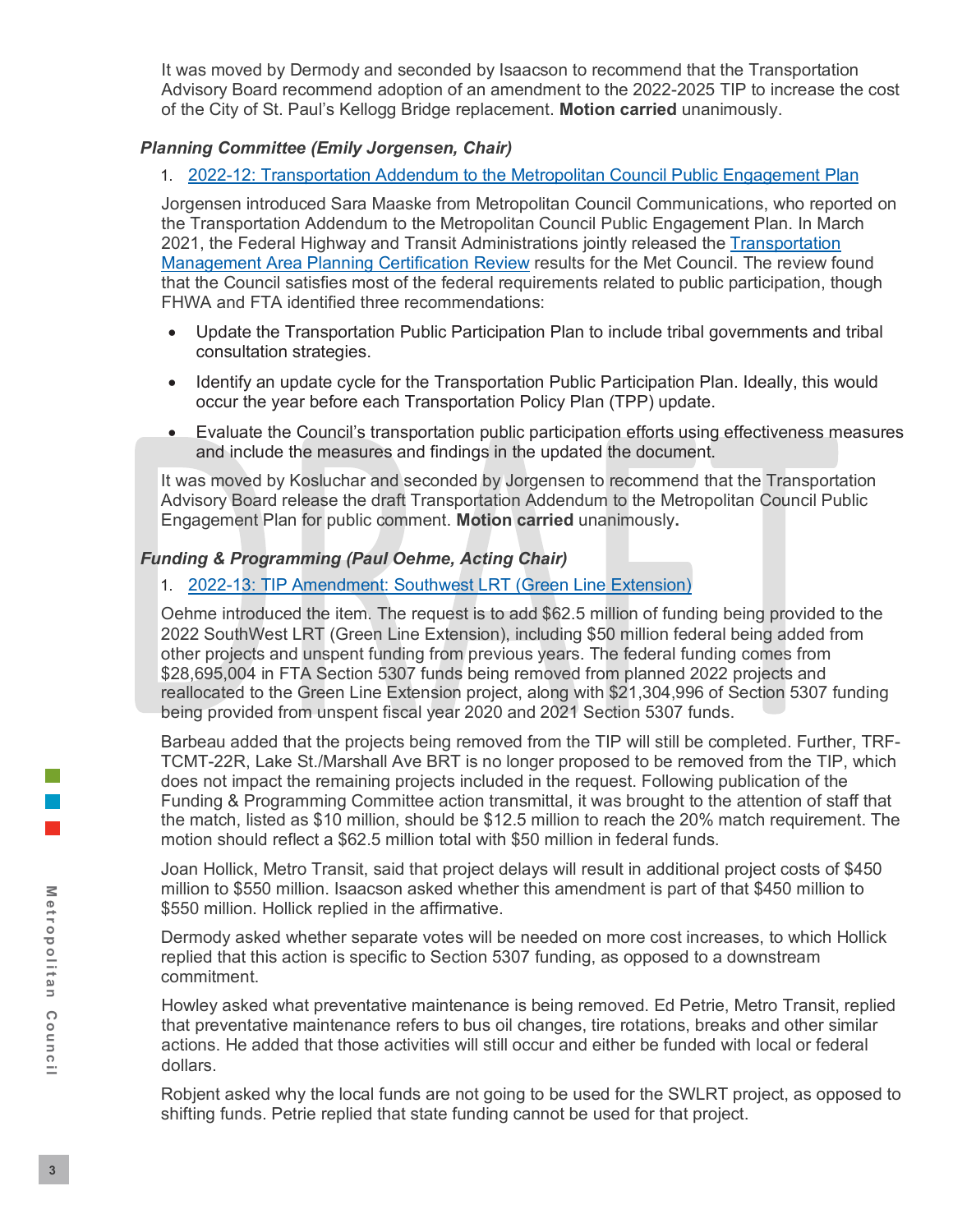Isaacson said that this is a unique request, and the topic of fiscal constraint should be communicated thoughtfully.

MacPherson asked what the next steps are to address the funding gap, to which Hollick replied that Council Chair Zelle is exploring funding options. Solberg asked whether there is a timeline for addressing this. Hollick said that total project cost and opening date should be known later this year. Robjent asked whether remaining overruns can only be funded with federal and county money. Hollick replied that those are the funding streams that are available, though Council Chair Zelle is exploring other options.

Isaacson suggested that Metro Transit communicate to TAB why transit projects are different from highway projects in terms of fiscal constraint.

Keel asked how Metro Transit is showing commitment to completing the projects being removed from the TIP. Petrie said that there will be a budget amendment at a Metropolitan Council meeting. Keel asked whether that should be a condition of recommendation. Barbeau said that for scope changes, a commitment is not usually shown in the motion for a project element to be completed elsewhere. Thompson pointed out that this is more money than is usually at stake and suggested that memorizing this commitment maybe be needed.

Peterson asked what the timing is for the budget amendment. Petrie said that this will occur in the Second quarter budget amendment, in June 2022. Peterson suggested that reporting back to TAC on this action could be a compromise. Keel expressed comfort with this approach.

Robjent asked whether this opens the door to defederalizing other projects, to which Solberg said that there will be questions on FTA versus FHWA related to this. Barbeau added that this is not the same issue in that the previous defederalization discussion was related to projects funded through the Regional Solicitation. Isaacson added that these are Metro Transit's funds, as opposed to the region's funds.

It was moved by Ellos and seconded by Isaacson to recommend that the Transportation Advisory Board recommend adoption of an amendment to the 2022-2025 TIP to increase the cost of the Southwest LRT (Green Line Extension) 2022 project by \$62.5 million (50 million federal). MacPherson said that staff should be prepared to address next steps at TAB. **Motion carried** unanimously**.**

#### 2. [2022-15: TIP Amendment: I-94 Auxiliary Lane in Oakdale and Woodbury](https://metrocouncil.org/Council-Meetings/Committees/Transportation-Advisory-Board-TAB/TAB-Technical-Advisory-Committee/2022/TAC-Meeting-4-06-22/2022-15_AT_MnDOT-I94-AuxLane.aspx)

Barbeau said that this amendment is needed to update project costs and scope to reflect new added freight funds and scope to the existing I-94 concrete project in Washington County. Because the new funds are from a different funding program, the entire cost and most of the scope update occur in a new project line. This is a regionally significant project and will be released for public comment prior to approval.

Hager asked whether there is a safety aspect to the lane addition, to which Solberg said that the project does include safety elements, including reducing weaving.

It was moved by Robjent and seconded by Jorgensen to recommend that the Transportation Advisory Board recommend adoption of an amendment to the 2022-2025 TIP to add a project line funding a new auxiliary lane from I-494/I-694/I-94 in Oakdale to Washington County Highway 19 in Woodbury and to add a guardrail and noisewall to MnDOT's associated I-94 maintenance project located between Oakdale and the St. Croix River for the purpose of release for public comment. **Motion carried** unanimously**.**

## **Information**

#### 1. [2023-2026 TIP Development Schedule](https://metrocouncil.org/Council-Meetings/Committees/Transportation-Advisory-Board-TAB/TAB-Technical-Advisory-Committee/2022/TAC-Meeting-4-06-22/INFO_TIP-Schedule.aspx) (Joe Barbeau, MTS)

Barbeau said that the 2023 TIP development schedule mirrors the schedule for the 2022-2025 TIP, which moved the public comment period one month earlier compared to previous TIPs.

2. [Travel Demand Management Project Update](https://metrocouncil.org/Council-Meetings/Committees/Transportation-Advisory-Board-TAB/TAB-Technical-Advisory-Committee/2022/TAC-Meeting-4-06-22/Info2_TDM-Project-Update.aspx) (Theresa Cain, Metro Transit)